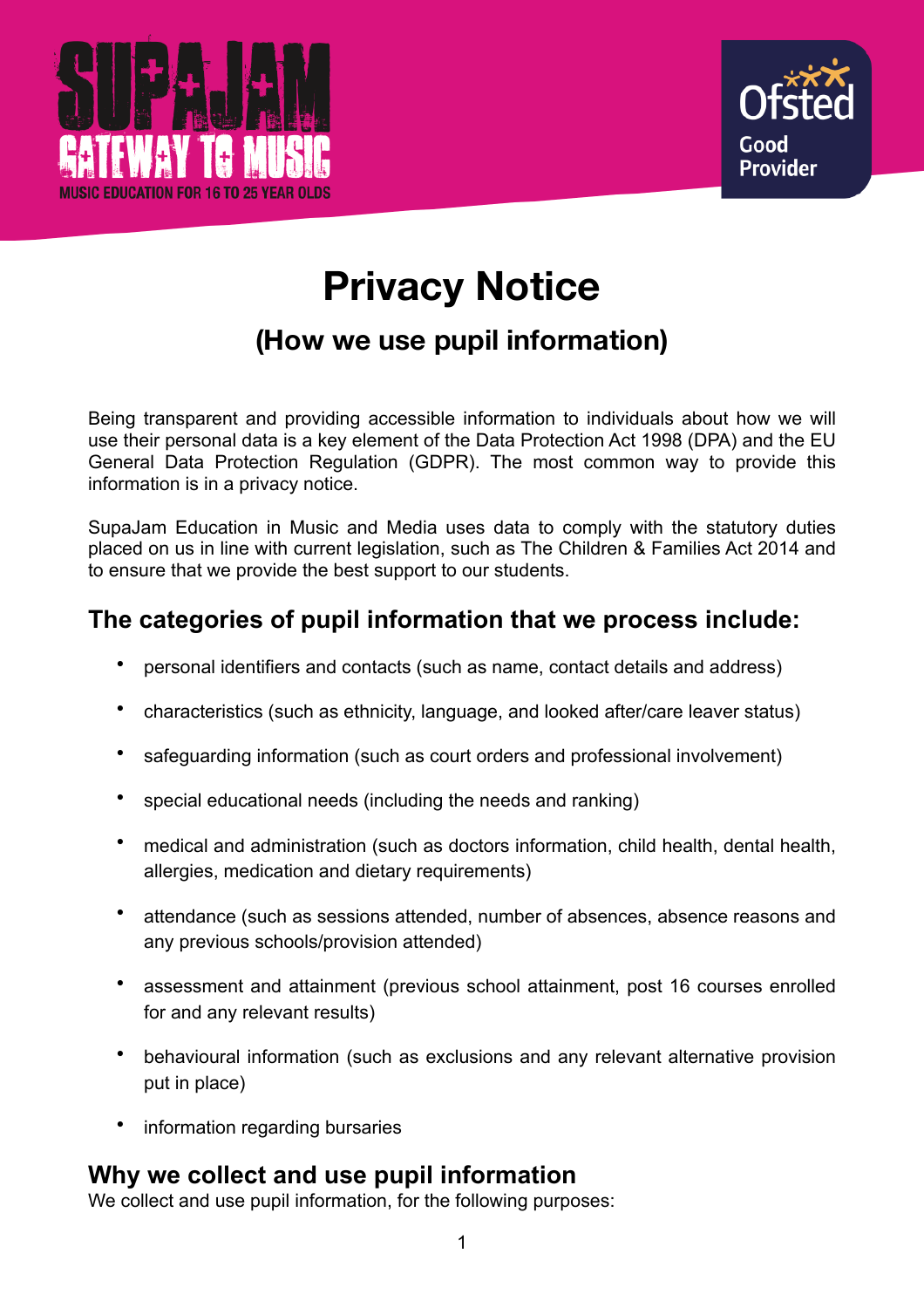- a) to support pupil learning
- b) to monitor and report on pupil attainment progress
- c) to provide appropriate pastoral care and welfare support
- d) to assess the quality of our services
- e) to keep children and young people safe (food allergies, or emergency contact details)
- f) to meet the statutory duties placed upon us for DfE and Local Authority data collections
- **g)** to support the Local Authorities with accurate tracking data of young people in their jurisdiction

Under the General Data Protection Regulation (GDPR), the lawful bases we rely on for processing pupil information are:

- a) Article  $6(1)(a)$  the data subject has given consent to the processing of his or her personal data for one or more specific purposes (upon the signing of student enrolment forms)
- b) Article 6(1)(c) processing is necessary for compliance with a legal obligation to which the controller is subject
- c) Article 6(1)(f) processing is necessary for the purposes of the legitimate interests pursued by the controller or by a third party, except where such interests are overridden by the interests or fundamental rights and freedoms of the data subject which require protection of personal data, in particular where the data subject is a child.

Article 9 of the GDPR refers to 'sensitive' personal data: "Processing of personal data revealing racial or ethnic origin, political opinions, religious or philosophical beliefs, or trade union membership, and the processing of genetic data, biometric data for the purpose of uniquely identifying a natural person, data concerning health or data concerning a natural person's sex life or sexual orientation shall be prohibited."

Sensitive personal data shall not be shared by SupaJam Education in Music & Media unless one of the following applies:

- "the data subject has given explicit consent to the processing of those personal data for one or more specified purposes, except where Union or Member State law provide that the prohibition referred to in paragraph 1 may not be lifted by the data subject" –
	- o i.e. if you allow us to share that data and other legislation doesn't prevent us from doing so
- "processing is necessary for the purposes of carrying out the obligations and exercising specific rights of the controller or of the data subject in the field of employment and social security and social protection law in so far as it is authorised by Union or Member State law or a collective agreement pursuant to Member State law providing for appropriate safeguards for the fundamental rights and the interests of the data subject" –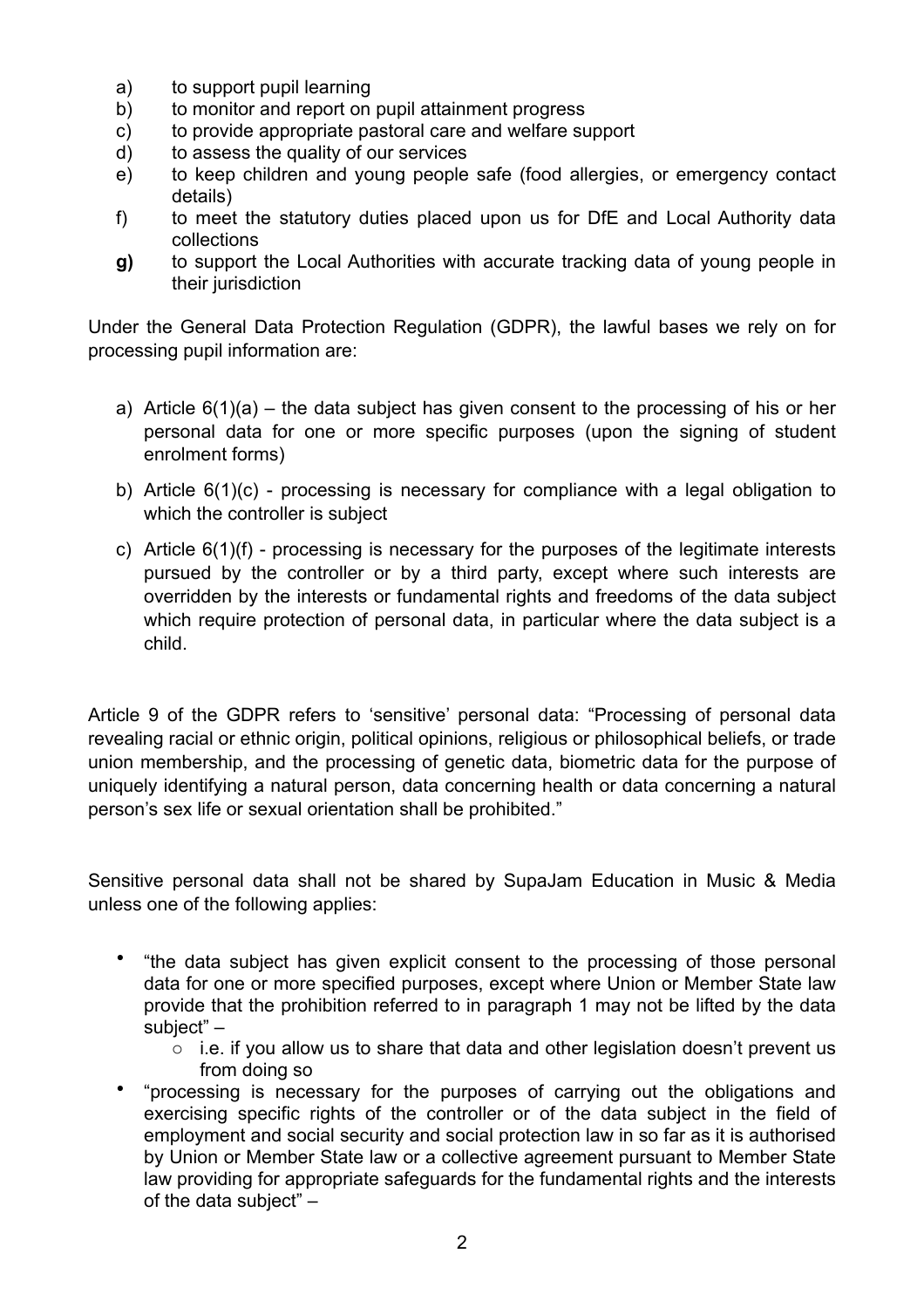- $\circ$  i.e. if we believe that sharing this information will prevent or assist in the prevention of harm to someone, then we must share it
- "processing is necessary to protect the vital interests of the data subject or of another natural person where the data subject is physically or legally incapable of giving consent" –
	- o i.e. where an individual lacks the capacity or ability to give informed consent, we will share data where SupaJam Education in Music and Media is acting in the best interests of an individual for their emotional and physical wellbeing.

## **How we collect pupil information**

We collect pupil information via;

- Referrals from students and/or their parents/carers
- Referrals from External agencies/professionals working on behalf of or in the interests of a young person
- Local Authorities
- Schools, colleges or other educational institutions

This information may come in the form of;

- an online request which we receive as email
- self-referrals logged as an Expression of Interest form
- Education, Health and Care Plan referrals
- Written requests
- Student files or copied documents transferred from previous educational placement<br>• Email information directly from referrers
- Email information directly from referrers

Pupil data is essential for SupaJam Education in Music & Media's operational use. Whilst the majority of pupil information you provide to us is mandatory, some of it requested on a voluntary basis. In order to comply with the data protection legislation, we will inform you at the point of collection, whether you are required to provide certain pupil information to us or if you have a choice in this.

## **How we store pupil data**

We hold pupil data securely for the set amount of time shown in our data retention schedule. For more information on our data retention schedule and how we keep your data safe, please request a copy of or a view to our Data Protection Policy. These are located within the main Administration Office and can be requested in writing via our Data Protection Officers at the address below.

A copy will be provided within 5 working days.

## **Who we share pupil information with**

We routinely share pupil information with:

- Colleges or other educational institutions that the pupils attend after leaving us
- our local authority (i.e. Kent County Council) and the Local Authority from where the young people live (e.g. London Boroughs)
- youth support services
- the Department for Education (DfE)
- Providers of the programmes available at SupaJam Education in Music & Media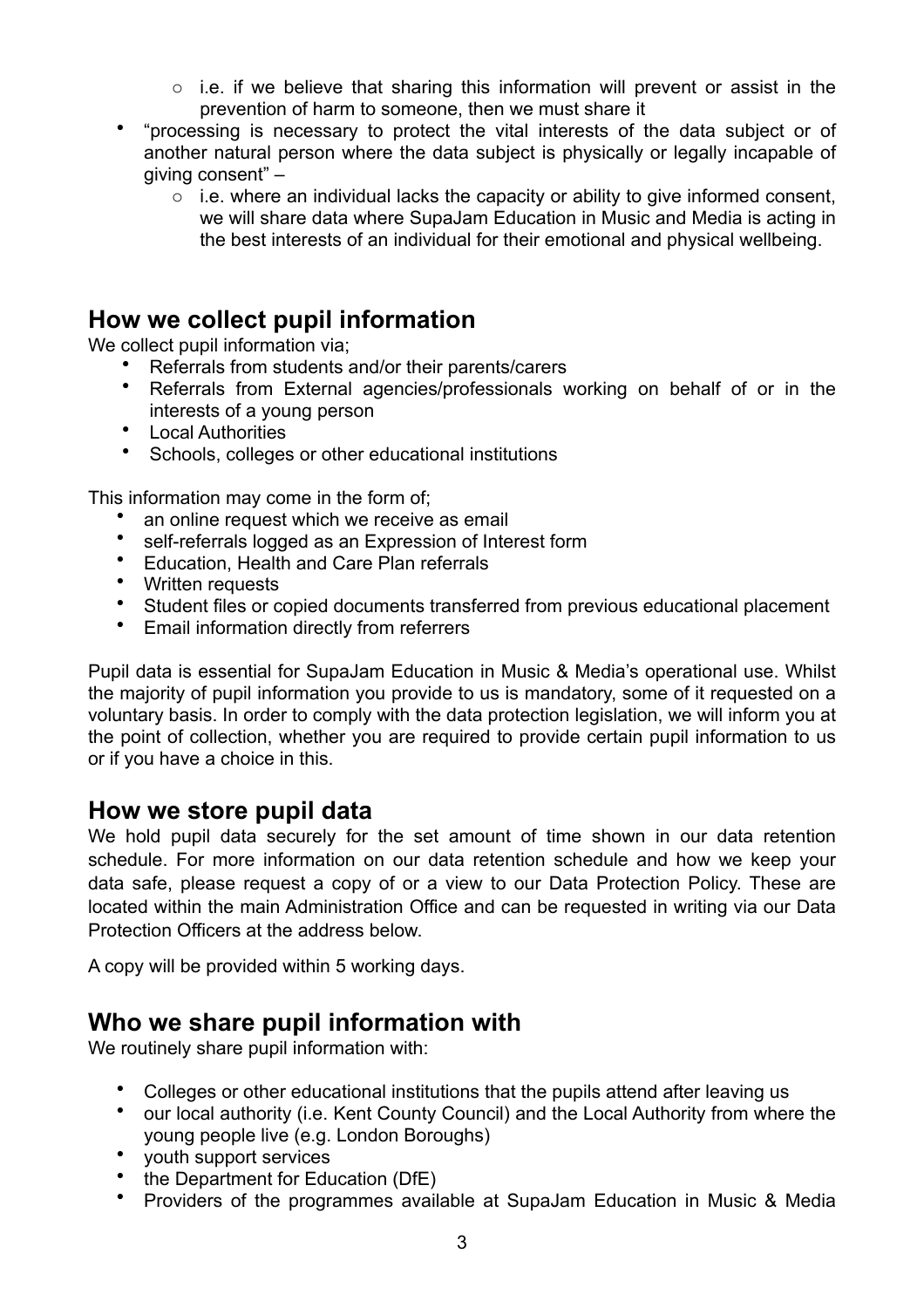(i.e. Rock School London, NCFE, etc)

We will also share pupil information with other professionals working with or on behalf of students – with the explicit permission of the student (so long as the exceptions outlined above do not apply)

## **Why we regularly share pupil information**

We do not share information about our pupils with anyone without consent unless the law and our policies allow us to do so.

We share pupil information with other agencies to ensure that the young persons attending SupaJam Education in Music & Media are able to be registered and complete our study programmes. We also share with Local Authorities and the DfE in order to fulfil our legal obligations with student information registration and enrolment.

#### Youth support services: Pupils aged 16+

We will also share certain information about pupils aged 16+ with our local authority and / or provider of youth support services as they have responsibilities in relation to the education or training of 13-19 year olds under section 507B of the Education Act 1996. This enables them to provide services as follows:

- post-16 education and training providers
- youth support services
- careers advisers

Data is securely transferred to the youth support service via password protected email and is stored by them securely. It is held for as long as the youth service requires but no longer than is necessary under the new GDPR rules.

For more information about services for young people, please visit our local authority website.

#### **Department for Education**

The Department for Education (DfE) collects personal data from educational settings and local authorities via various statutory data collections. We are required to share information about our pupils with the Department for Education (DfE) either directly or via our local authority for the purpose of those data collections.

All data is transferred securely and held by DfE under a combination of software and hardware controls, which meet the current government security policy framework.

For more information, please see 'How Government uses your data' section.

## **Requesting access to your personal data**

Under data protection legislation, parents and pupils have the right to request access to information about them that we hold. To make a request for your personal information, or be given access to your child's educational record, contact the Data Protection Officers via the address or email above.

You also have the right to:

- object to processing of personal data that is likely to cause, or is causing, damage or distress
- prevent processing for the purpose of direct marketing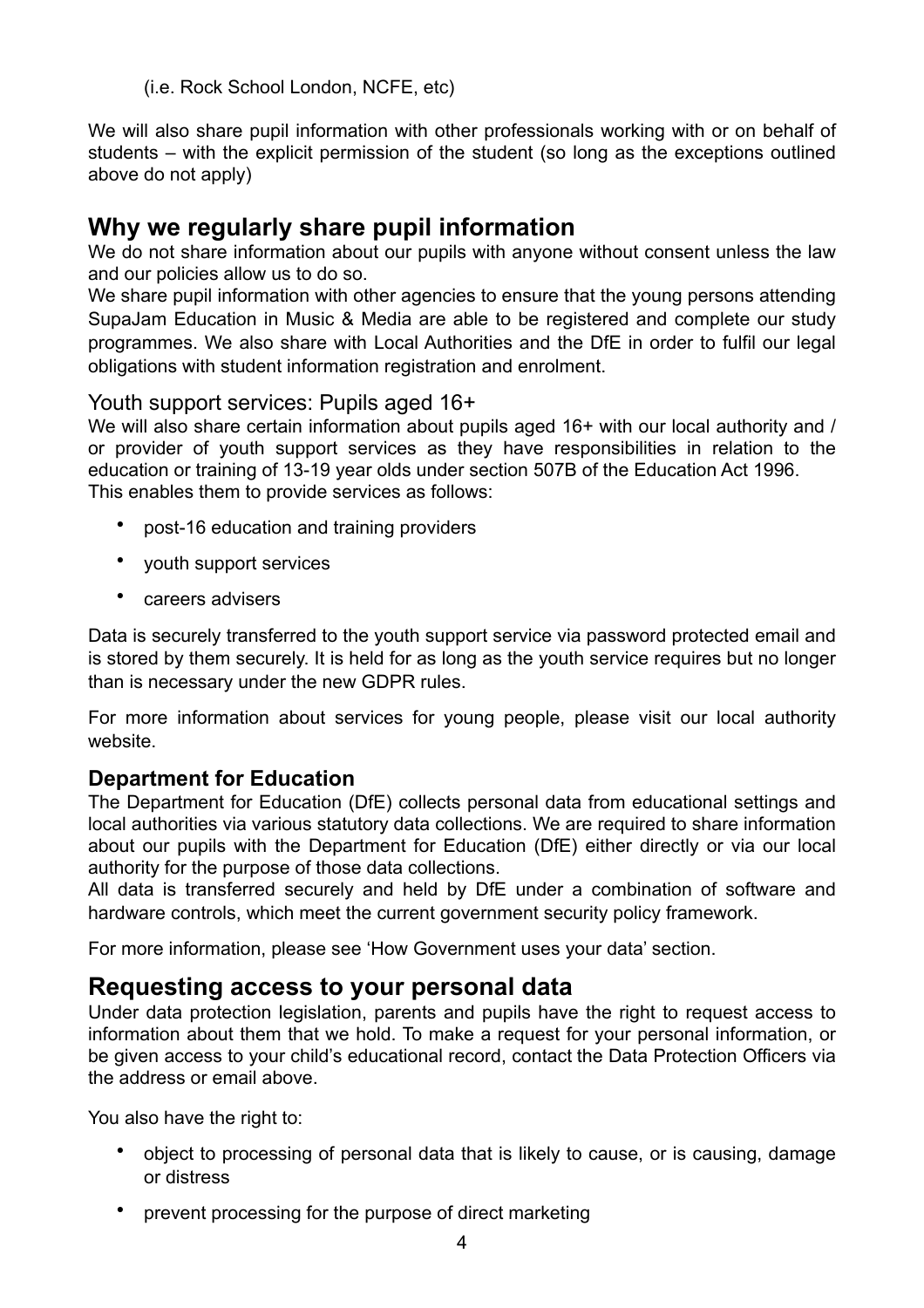- object to decisions being taken by automated means
- in certain circumstances, have inaccurate personal data rectified, blocked, erased or destroyed; and
- a right to seek redress, either through the ICO, or through the courts

If you have a concern or complaint about the way we are collecting or using your personal data, you should raise your concern with us in the first instance or directly to the Information Commissioner's Office at <https://ico.org.uk/concerns/>

## **Contact**

**If you would like to discuss anything in this privacy notice, please contact:**  Data Protection Officers SupaJam Education in Music & Media, St Mary's Road, Swanley, Kent, BR8 7TE

Or via email: [info@semmuk.com](mailto:info@semmuk.com)

## **How Government uses your data**

The pupil data that we lawfully share with the DfE through data collections:

- underpins school funding, which is calculated based upon the numbers of children and their characteristics in each school.
- informs 'short term' education policy monitoring and school accountability and intervention (for example, school GCSE results or Pupil Progress measures).
- supports 'longer term' research and monitoring of educational policy (for example how certain subject choices go on to affect education or earnings beyond school)

#### **Data collection requirements**

To find out more about the data collection requirements placed on us by the Department for Education (for example; via the school census) go to [https://www.gov.uk/education/](https://www.gov.uk/education/data-collection-and-censuses-for-schools) [data-collection-and-censuses-for-schools](https://www.gov.uk/education/data-collection-and-censuses-for-schools)

## **The National Pupil Database (NPD)**

Much of the data about pupils in England goes on to be held in the National Pupil Database (NPD).

The NPD is owned and managed by the Department for Education and contains information about pupils in schools in England. It provides invaluable evidence on educational performance to inform independent research, as well as studies commissioned by the Department.

It is held in electronic format for statistical purposes. This information is securely collected from a range of sources including schools, local authorities and awarding bodies.